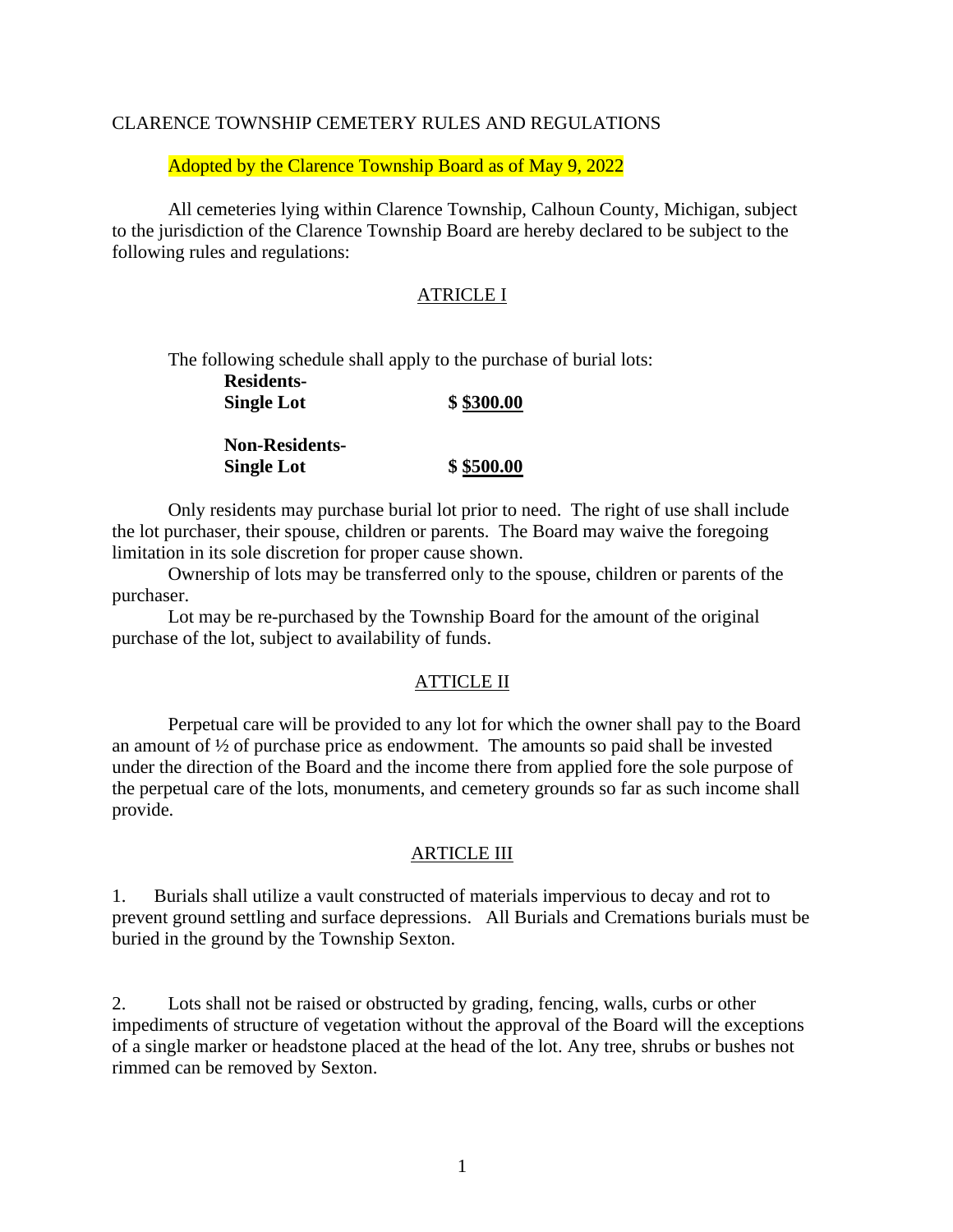3. No monument, effigy, sign, object, structure or inscription shall be placed upon or permitted tor remain upon any lot which is determined by the Board to be offensive, improper or injurious to the appearance or maintenance of the cemetery, nor shall any monuments or structure be permitted to fall into a state of disrepair or deterioration so as to be a hazard to safety or injurious to the appearance of the cemetery.

4. The Board or its designated representative may demand correction or removal of any of the conditions described in the preceding paragraph and upon failure to correct or remove, the Board may enter upon any lot to correct, repair or remove the condition.

5. Monuments shall be placed as to maintain alignment with adjacent monuments. The location, depth, size of monument foundation will be subject to prior approval of the Township Cemetery Sexton. Monument's size shall not exceed 36 inches in width and 4 feet in heights per lot, any variance must be approved by Sexton. Foundations must exceed in size monument by 3' on all sides to prevent the growth of grass near the monuments.

To be placed on the Signs for Clarence Center and Hunt Cemeteries

- 1. Visiting Hours 7 A.M. to Dusk
- 2. All Summer Decorations are to be removed by November 1.
- 3. All Winter Decorations are to be removed by April 1.
- 4. All plants and decorations need to be placed on the back or side of the Stone.
- 5. Glass, discolored or excessive amounts or anything that hinders mowing will be removed.
- 6. All burials, Cremation, and foundations must be approved by the Township Sexton
- 7. For all rule and regulations please stop at the Township Office or call 517-857-2288

Township of Clarence assumes no responsibility for damages to or losses of decoration, markers or monuments.